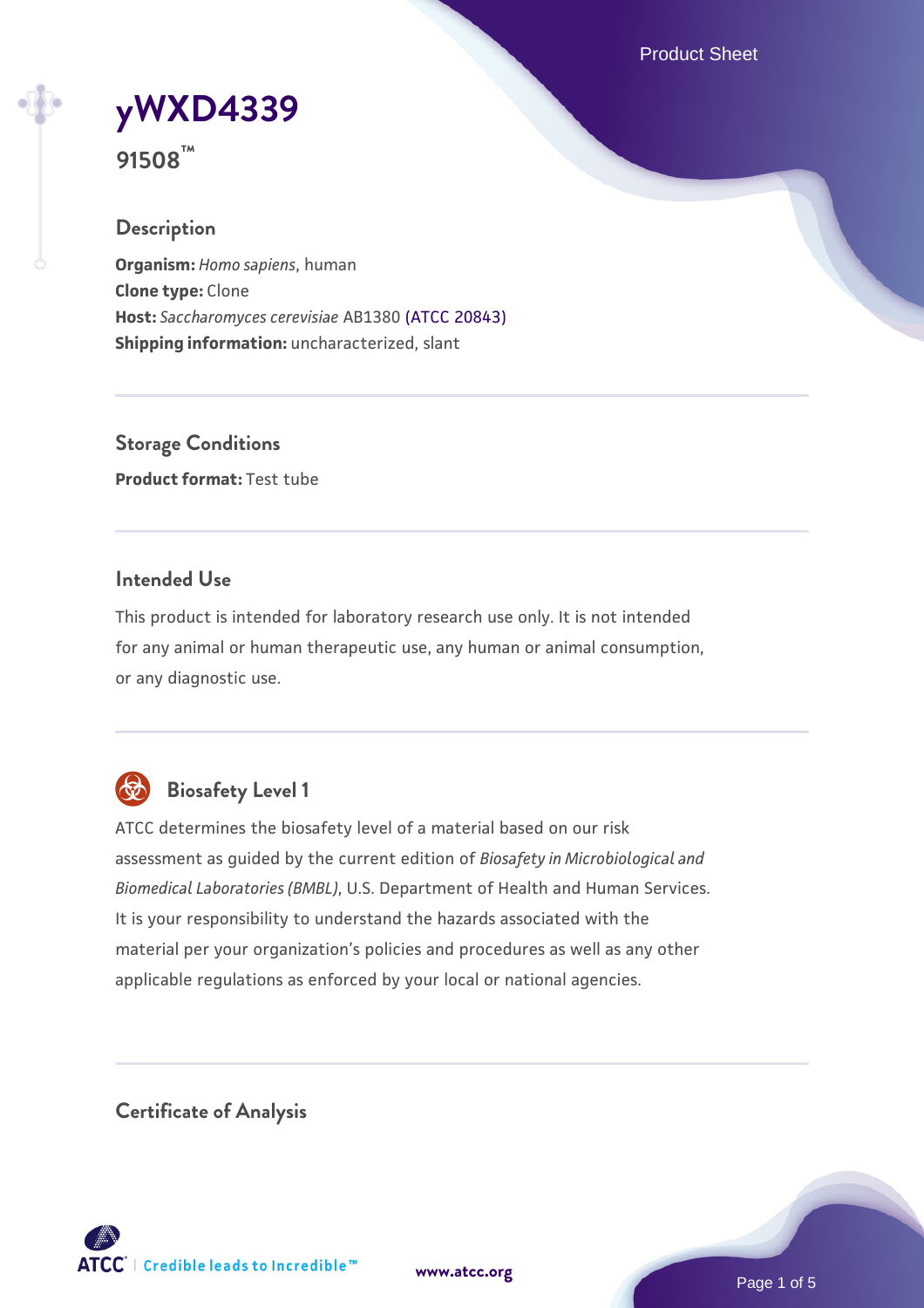## **[yWXD4339](https://www.atcc.org/products/91508)** Product Sheet **91508**

For batch-specific test results, refer to the applicable certificate of analysis that can be found at www.atcc.org.

## **Insert Information**

**Type of DNA:** genomic **Genome:** Homo sapiens **Chromosome:** X X pter-q27.3 **Gene name:** DNA Segment, single copy **Gene product:** DNA Segment, single copy [DXS3312] **Gene symbol:** DXS3312 **Contains complete coding sequence:** Unknown **Insert end:** EcoRI

## **Vector Information**

**Construct size (kb):** 270.0 **Intact vector size:** 11.454 **Vector name:** pYAC4 **Type of vector:** YAC **Host range:** *Saccharomyces cerevisiae*; *Escherichia coli* **Vector information:** other: telomere, 3548-4235 other: telomere, 6012-6699 Cross references: DNA Seq. Acc.: U01086 **Cloning sites:** EcoRI **Markers:** SUP4; HIS3; ampR; URA3; TRP1 **Replicon:** pMB1, 7186-7186; ARS1, 9632-10376

# **Growth Conditions**

**Medium:** 



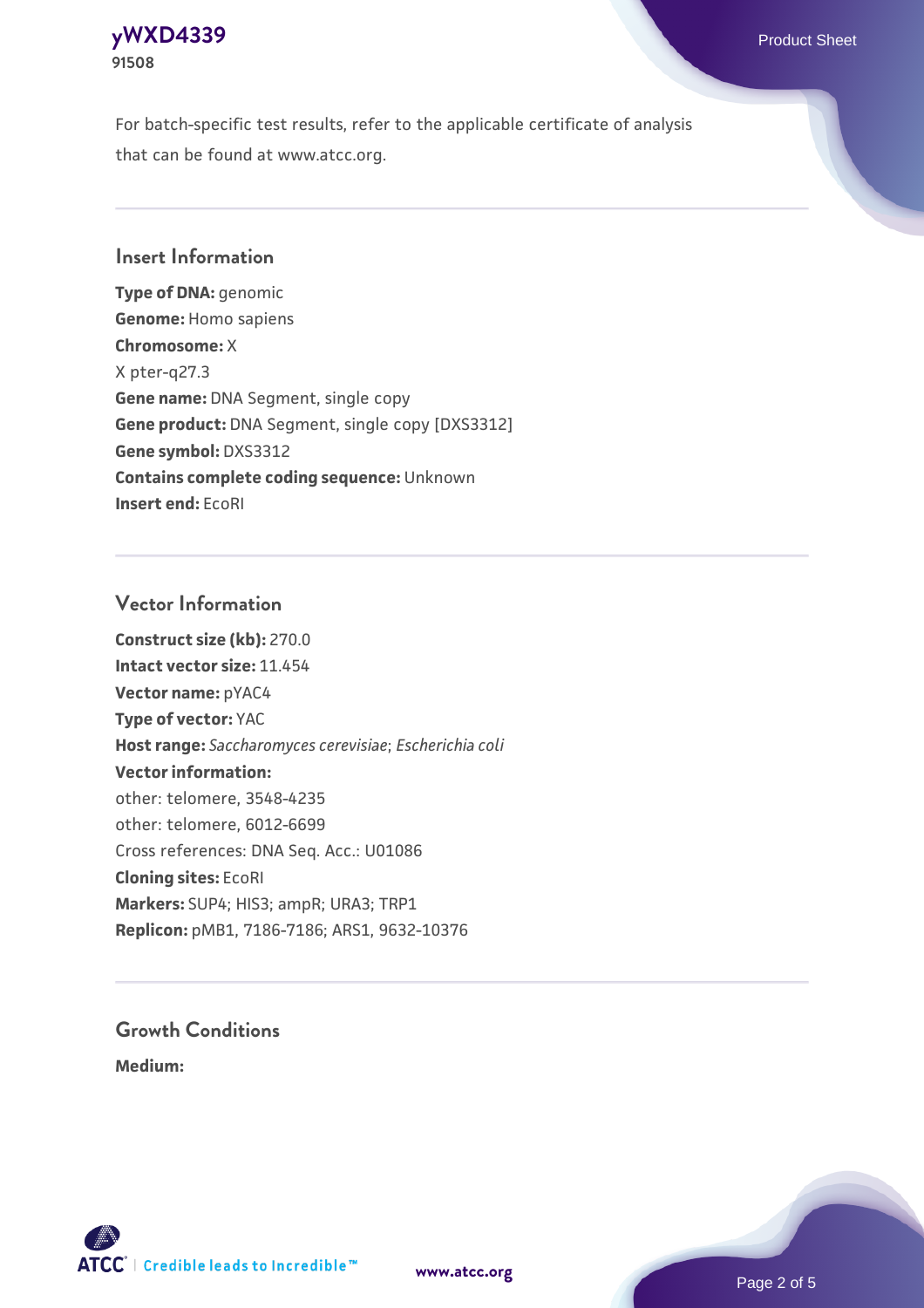#### **[yWXD4339](https://www.atcc.org/products/91508)** Product Sheet **91508**

[ATCC Medium 1245: YEPD](https://www.atcc.org/-/media/product-assets/documents/microbial-media-formulations/1/2/4/5/atcc-medium-1245.pdf?rev=705ca55d1b6f490a808a965d5c072196) **Temperature:** 30°C

#### **Notes**

More information may be available from ATCC (http://www.atcc.org or 703- 365-2620).

## **Material Citation**

If use of this material results in a scientific publication, please cite the material in the following manner: yWXD4339 (ATCC 91508)

## **References**

References and other information relating to this material are available at www.atcc.org.

## **Warranty**

The product is provided 'AS IS' and the viability of ATCC® products is warranted for 30 days from the date of shipment, provided that the customer has stored and handled the product according to the information included on the product information sheet, website, and Certificate of Analysis. For living cultures, ATCC lists the media formulation and reagents that have been found to be effective for the product. While other unspecified media and reagents may also produce satisfactory results, a change in the ATCC and/or depositor-recommended protocols may affect the recovery, growth, and/or function of the product. If an alternative medium formulation or reagent is used, the ATCC warranty for viability is no longer

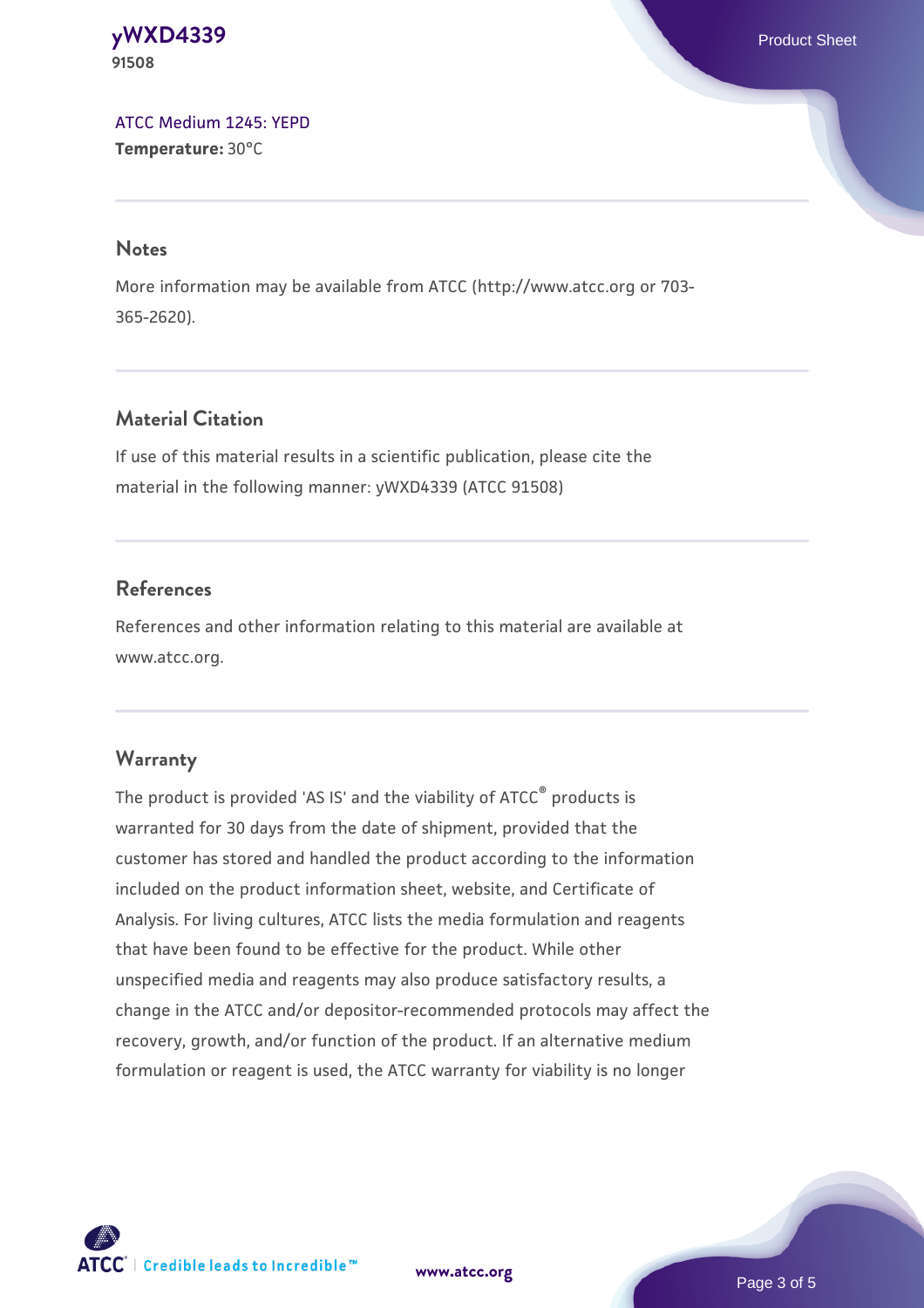**[yWXD4339](https://www.atcc.org/products/91508)** Product Sheet **91508**

valid. Except as expressly set forth herein, no other warranties of any kind are provided, express or implied, including, but not limited to, any implied warranties of merchantability, fitness for a particular purpose, manufacture according to cGMP standards, typicality, safety, accuracy, and/or noninfringement.

#### **Disclaimers**

This product is intended for laboratory research use only. It is not intended for any animal or human therapeutic use, any human or animal consumption, or any diagnostic use. Any proposed commercial use is prohibited without a license from ATCC.

While ATCC uses reasonable efforts to include accurate and up-to-date information on this product sheet, ATCC makes no warranties or representations as to its accuracy. Citations from scientific literature and patents are provided for informational purposes only. ATCC does not warrant that such information has been confirmed to be accurate or complete and the customer bears the sole responsibility of confirming the accuracy and completeness of any such information.

This product is sent on the condition that the customer is responsible for and assumes all risk and responsibility in connection with the receipt, handling, storage, disposal, and use of the ATCC product including without limitation taking all appropriate safety and handling precautions to minimize health or environmental risk. As a condition of receiving the material, the customer agrees that any activity undertaken with the ATCC product and any progeny or modifications will be conducted in compliance with all applicable laws, regulations, and guidelines. This product is provided 'AS IS' with no representations or warranties whatsoever except as expressly set forth herein and in no event shall ATCC, its parents, subsidiaries, directors, officers, agents, employees, assigns, successors, and affiliates be liable for indirect, special, incidental, or consequential damages of any kind in connection with or arising out of the customer's use of the product. While reasonable effort is made to ensure authenticity and reliability of materials on deposit, ATCC is not liable for damages arising from the misidentification or



**[www.atcc.org](http://www.atcc.org)**

Page 4 of 5